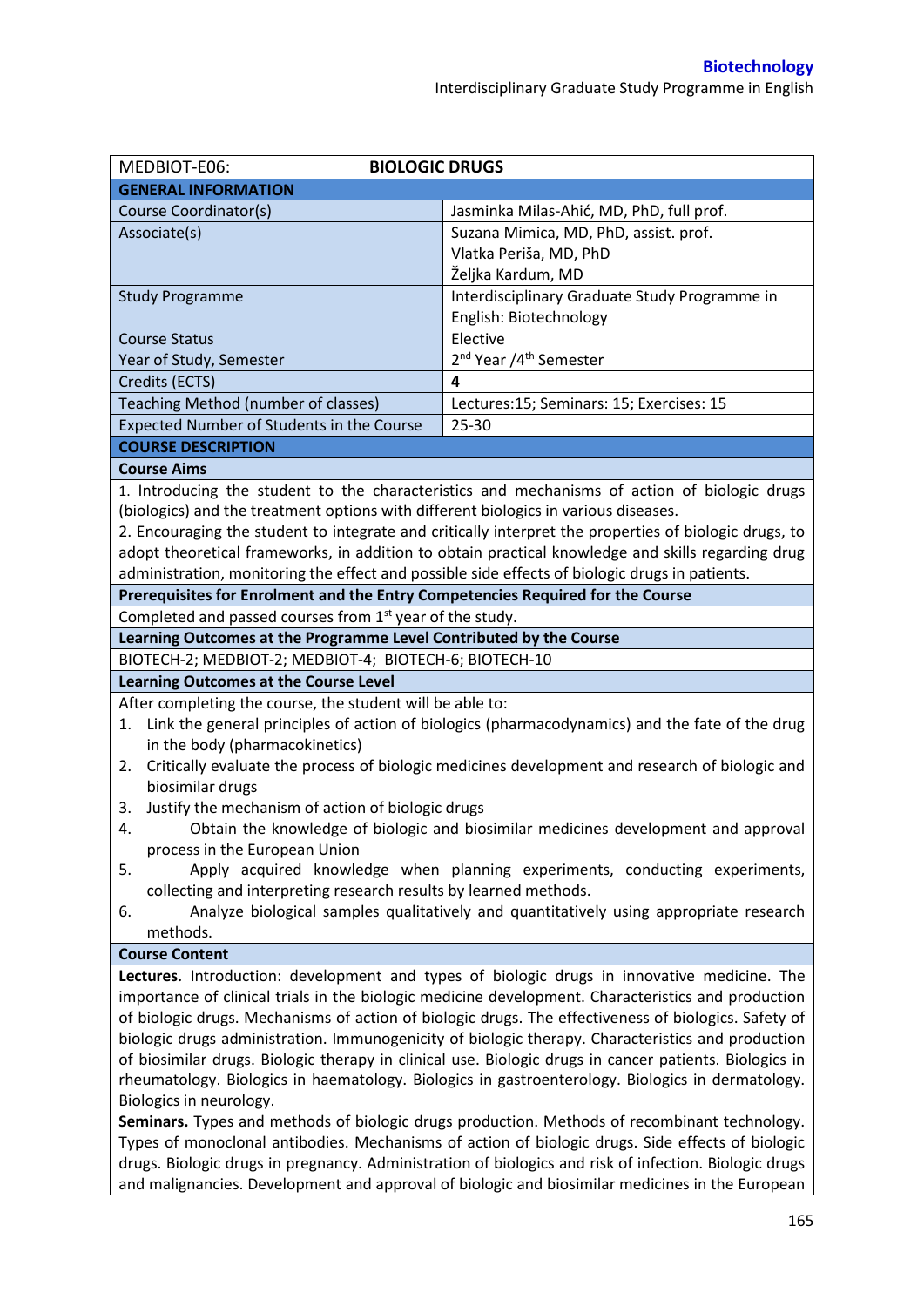Union. Biologic drugs in the treatment of allergic diseases. Application of biologic drugs in endocrinology. Osteoporosis and growth disorders.

**Exercises:** Types of administration of biologic drugs. Analysis and interpretation of laboratory findings in addition to other diagnostic procedures to get patients prepared for biologic treatment. Teaching Methods

Lectures; seminars; laboratory exercises

Students' Obligations

Attendance at all forms of classes is mandatory and the students are obligated to attend all knowledge tests. The students may be absent from 30% (full-time students) and 50% (part-time students) of each of the forms of classes, provided that the absence is justified. An exercise or a seminar which has not been completed must be made up through a midterm exam.

**Monitoring the Activity of the Students** *(Connecting Learning Outcomes, Teaching Methods, and Grading)*

| <b>Class-related</b>            | <b>ECTS</b>  | <b>Learning</b> | <b>Student activity</b>                    | <b>Evaluation</b>  | <b>Grade points</b> |      |
|---------------------------------|--------------|-----------------|--------------------------------------------|--------------------|---------------------|------|
| activity                        |              | outcome         |                                            | method             | Min.                | Max. |
| Attending classes -<br>Lectures | 0.1          | $1 - 6$         | Attendance at<br>classes                   | Keeping<br>records | $\overline{2}$      | 5    |
| <b>Seminars</b>                 | 0.4          | $1 - 4$         | Seminar<br>preparation<br>and presentation | Presentation       | 8                   | 20   |
| Exercises                       | $\mathbf{1}$ | 5,6             | Laboratory<br>exercises                    | Report             | 10                  | 25   |
| Final exam                      | 2.5          | $1 - 6$         | Studying for the<br>final exam             | Written<br>exam    | 30                  | 50   |
| <b>Total</b>                    | 4            |                 |                                            |                    | 50                  | 100  |

*Evaluation of the written part of the final exam:*

| Percentage of correct answers (%) | Grade |
|-----------------------------------|-------|
| >95.00                            | 50    |
| 90.00-94.99                       | 47    |
| 85.00-89.99                       | 45    |
| 80.00-84.99                       | 40    |
| 75.00-79.99                       | 38    |
| 70.00-74.99                       | 35    |
| 65.00-69.99                       | 33    |
| 60.00-64.99                       | 30    |

## *Forming the final grade:*

The points granted for the final exam are added to the grade points awarded during class attendance. The grading process is conducted by absolute distribution, i.e. based on total achievements, and compared to the numerical system in the following manner:

A – Excellent (5): 90-100 grade points; B – Very Good (4): 80-89.99 grade points; C – Good (3): 65- 79.99 grade points; D – sufficient (2): 50-64.99 grade points

| Mandatory Literature (available in the library and via other media) |               |                  |  |  |
|---------------------------------------------------------------------|---------------|------------------|--|--|
| <b>Title</b>                                                        | Number of     | Availability via |  |  |
|                                                                     | copies in the | other media      |  |  |